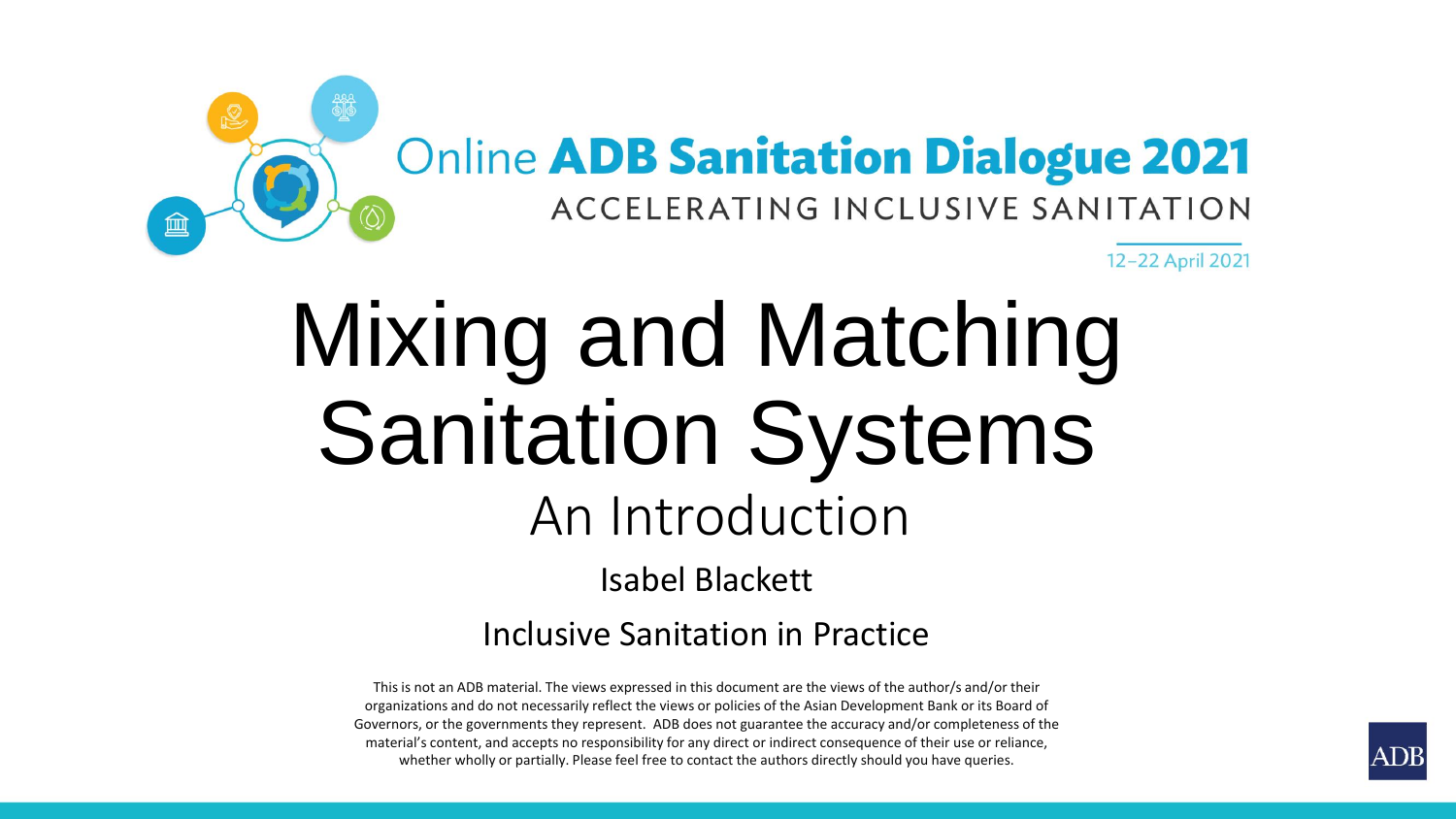# **Outline**

- 1. Types of sanitation system: sewered and non-sewered
- 2. Factors to consider in selecting sanitation systems
	- A. Current sanitation situation and priority gaps
	- B. Services and user demand
	- C. Policy, institutions and regulations for sustainability
	- D. CWIS: complementing other investments
- 3. Main messages and more information



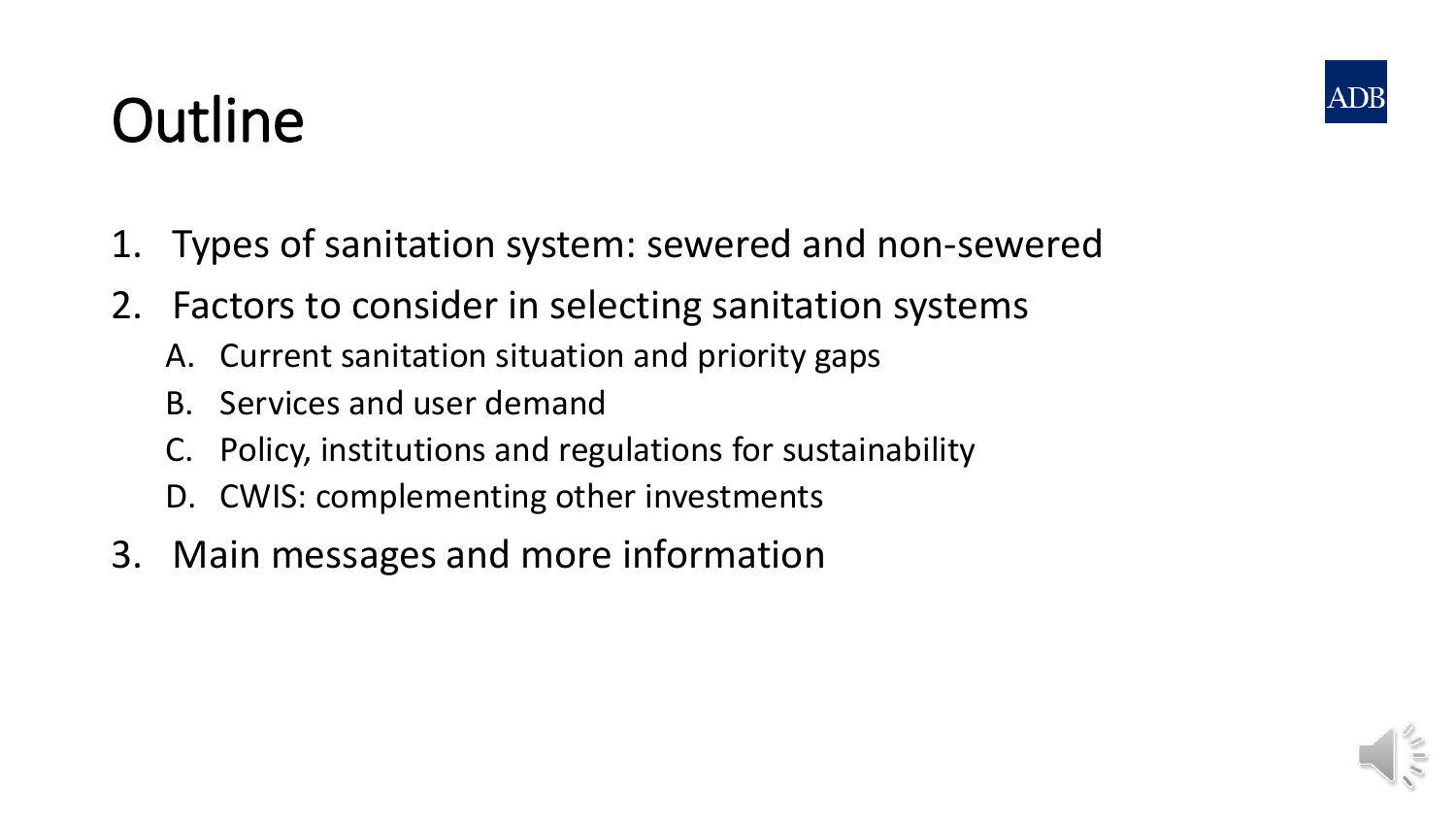## **1. Types of sanitation system**





#### **Non-networked (non-sewered)**

**Improved or onsite systems** 

**Viable, hygienic and affordable Treatment fecal sludge management** | sewage **empty**  $\overline{\textbf{F}}$  **(FSM)** 

**End-use/ Reuse treated faecal sludge and sewage**

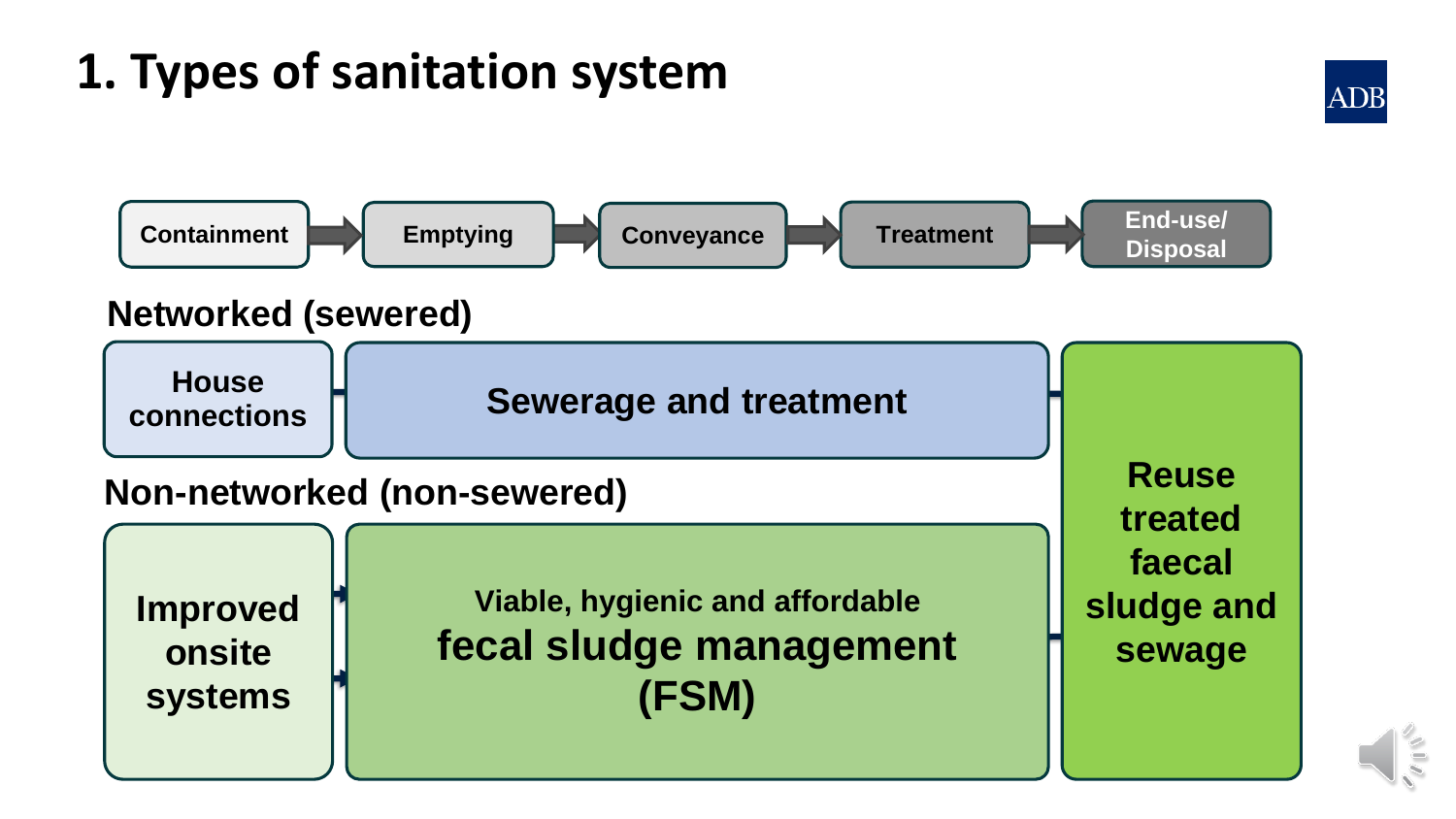#### **1. Sewered sanitation systems**  Treatment **End-use/ End-use/ Disposal Containment Emptying Emptying Conveyance Explose Treatment End ascribed in the Emptying Conveyance Explosed Sewage End-use/ Flush toilet Piped sewerage network treatment Disposal works** Centralized - Domestic • Conventional sewers **Direct Commercial** treatment - Gravity or pumped discharge Connection Connection to sewer - Separate (foul sewer) or - Institutional combined (with - Public Reuse in stormwater) Decentralized - Shared/ agriculture, community treatment – • Shallow, simplified or fuels or  $\overline{c}$ multiple plants condominial sewers medium, small animal feedsewer Toilet with • Solids-free sewers (small septic tank bore)



**ADB**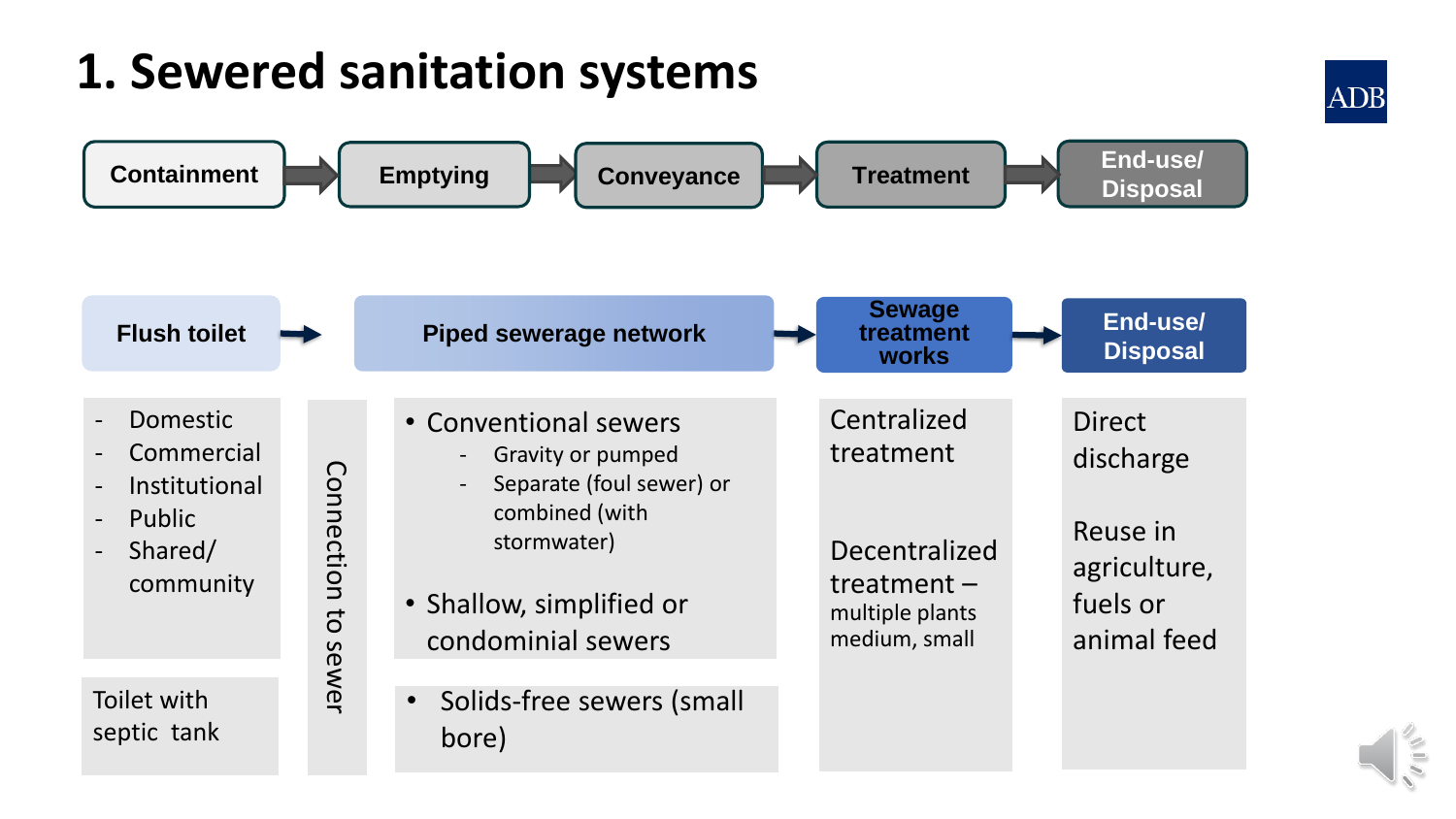## **1. Non-sewered sanitation systems**





**ADB**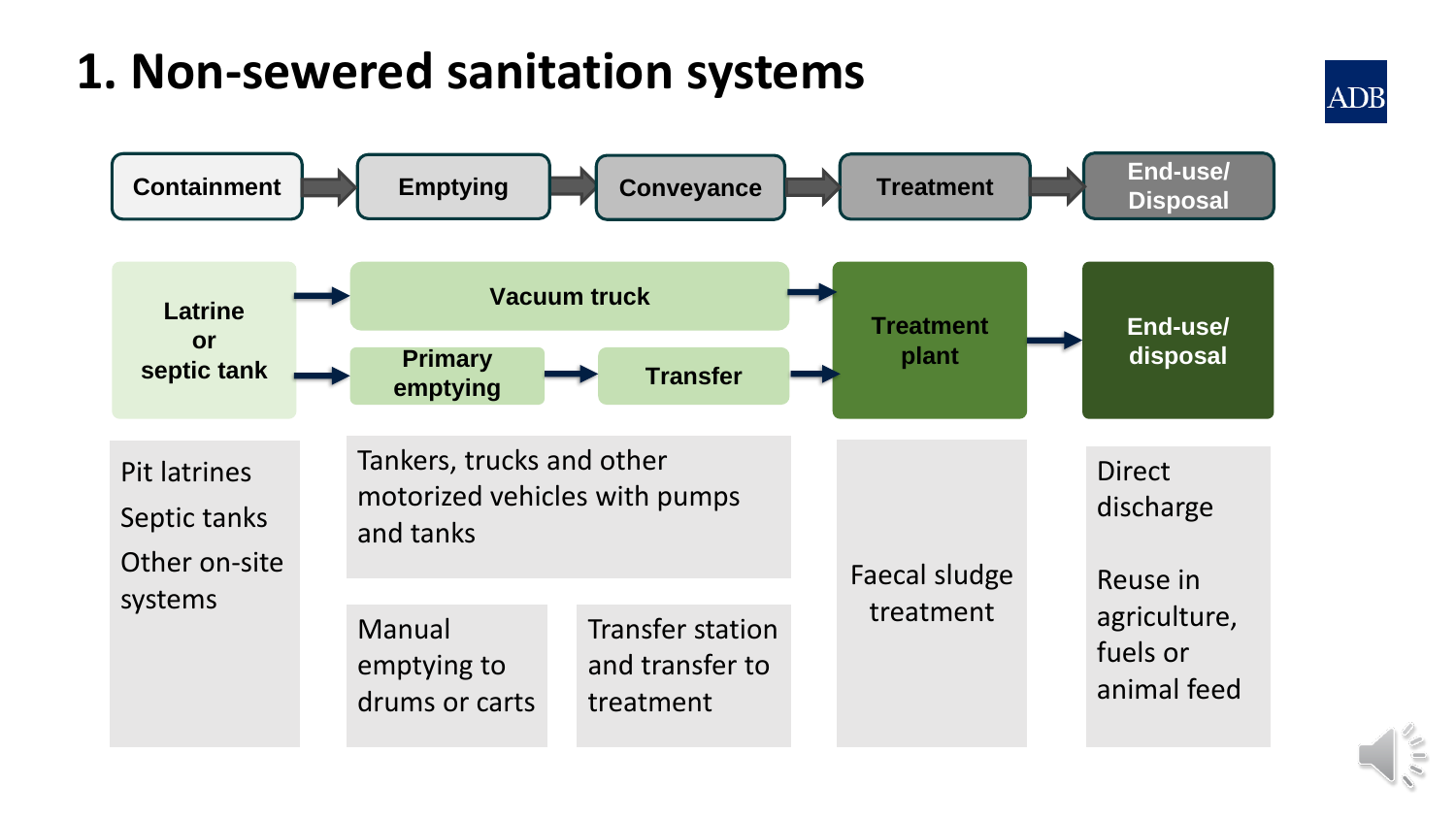## **2. CWIS Factors to consider**

#### **A:** What is the existing city sanitation situation?



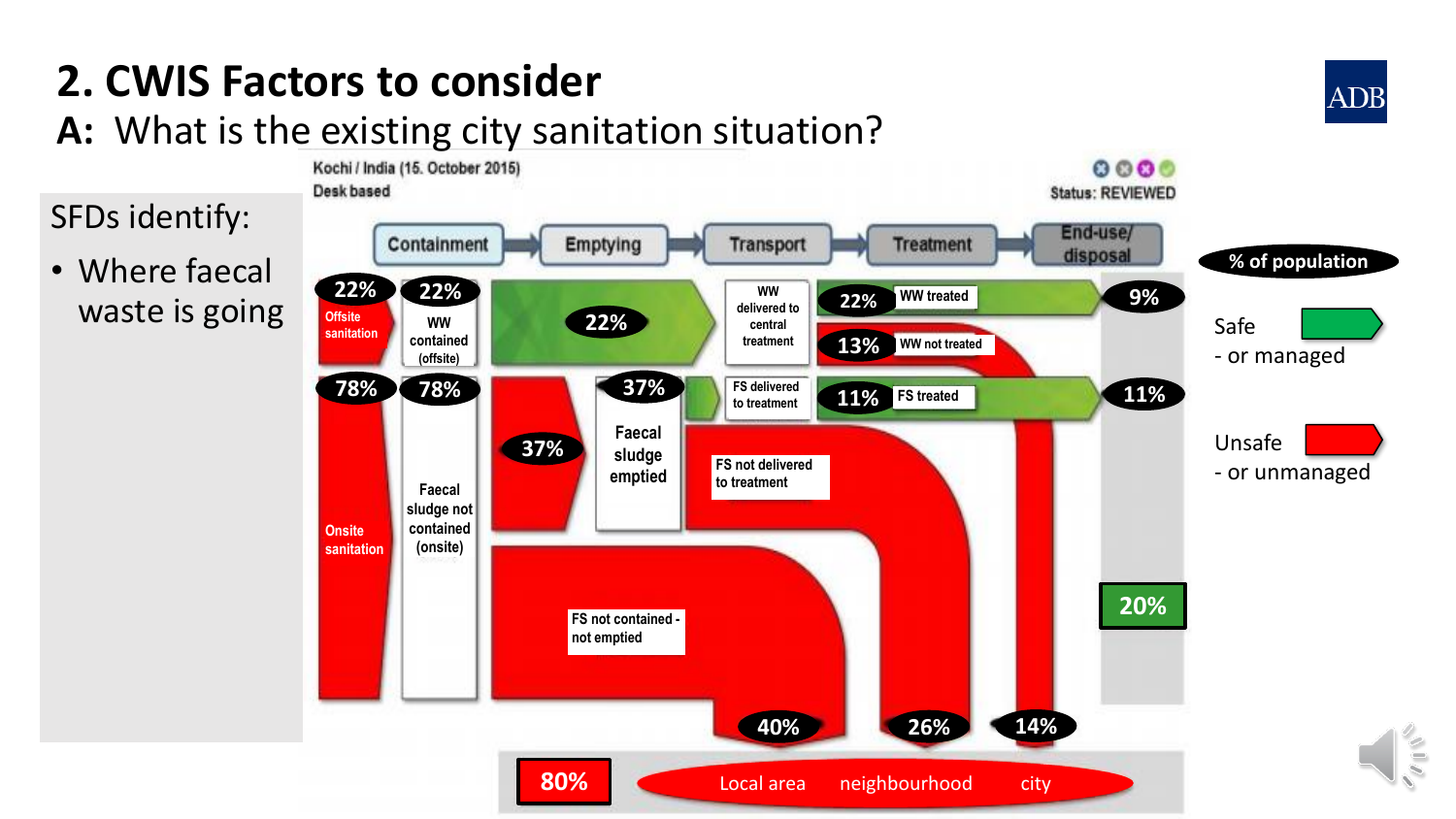## **2. CWIS Factors to consider**

#### Where the gaps in the sanitation chains?



**ADB**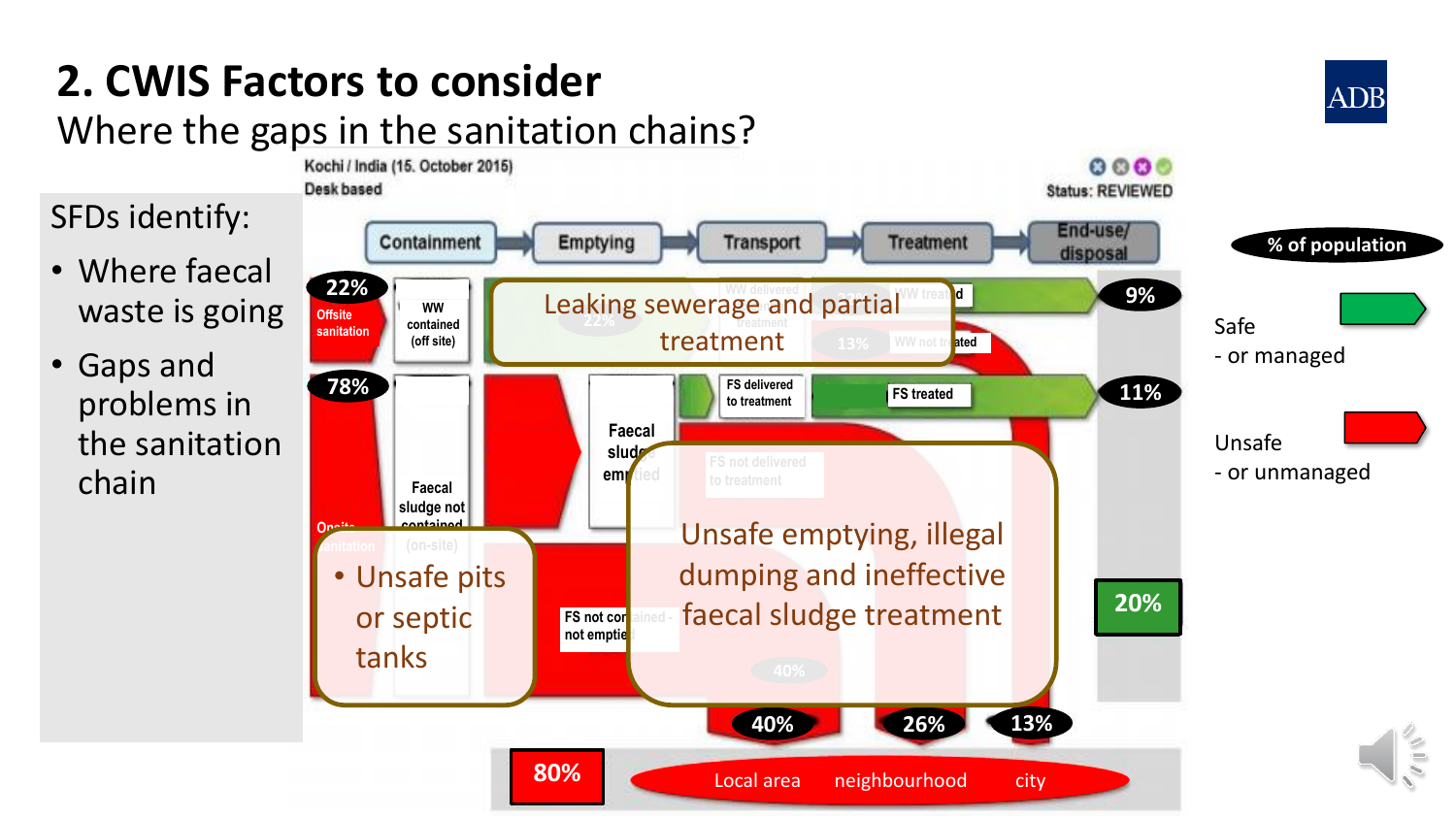## **2. CWIS Factors to consider**

#### What improvements are needed to the sanitation chains?



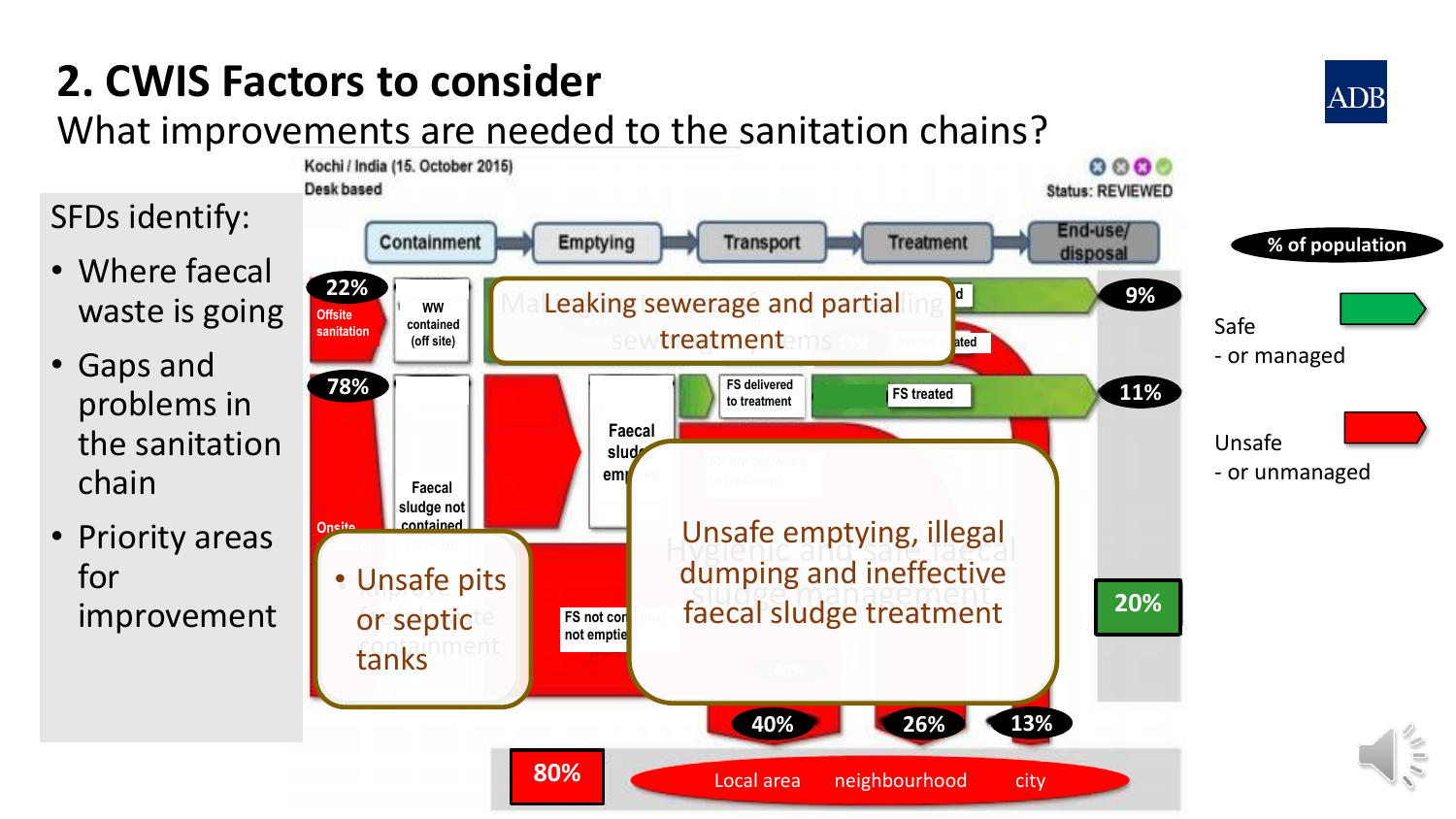## **2. Factors to consider:**

**B:** Existing services and user demand

### *Which services exist from a user perspective?*

- Private or shared toilets? Include the formal, informal and poor areas.
- Is there hygienic formal or unregulated FSM? Is it affordable, to everyone?
- Housing type, tenure and density? Access to piped water supply?
- Are users satisfied with their domestic and neighbourhood cleanliness, hygiene, smells etc?
- What level of improvements are users seeking and willing to pay for?

Aim to build on, develop, improve and expand existing sanitation services

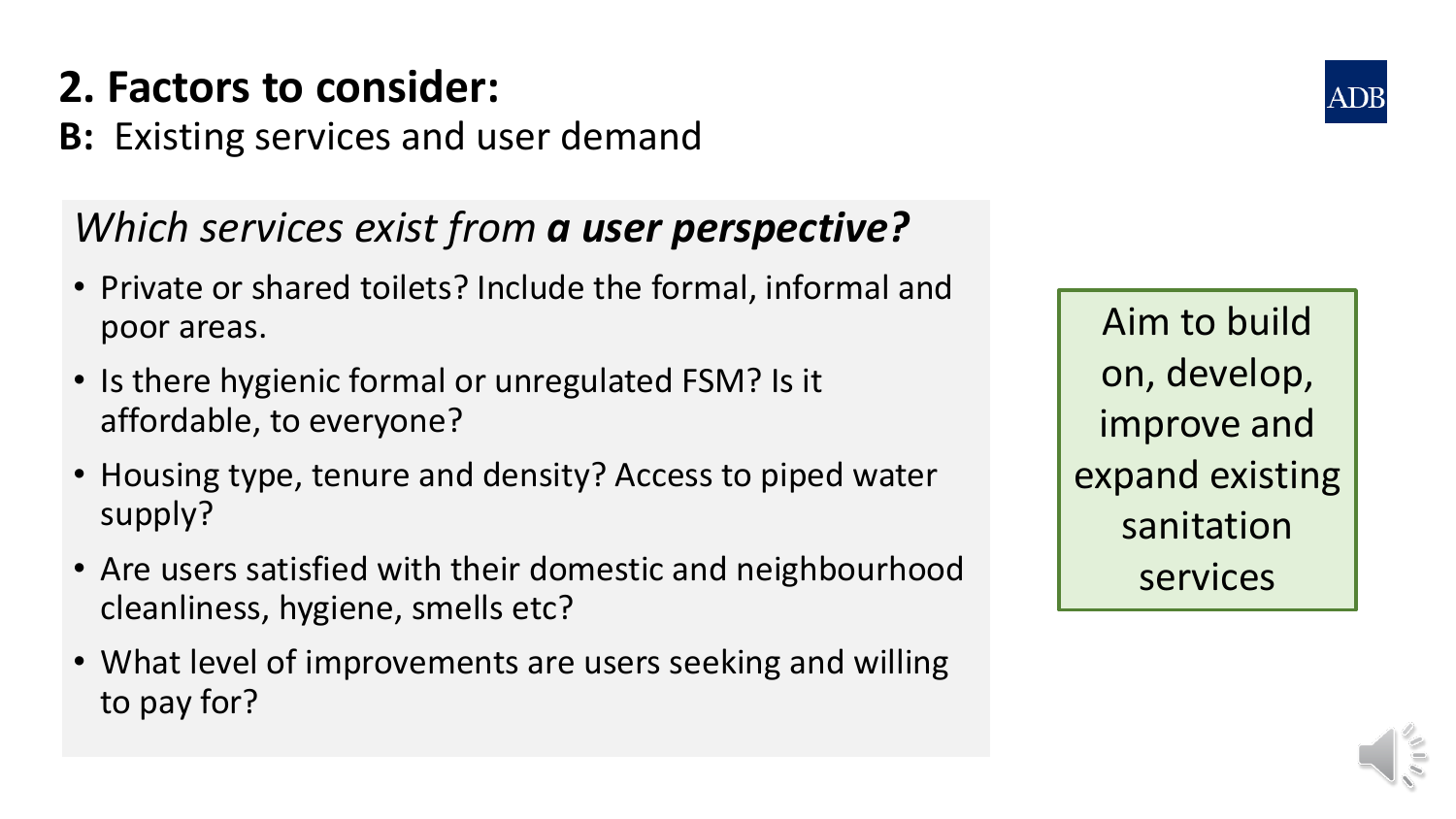## **2. Factors to consider:**

**C:** Policy, institutions and regulations

- Are institutional responsibilities clear for sewered and non-sewered services?
- What is the capacity of the institutions to effectively operate and manage the sewered systems?
- How is the private sector involved informally or formally?

[The City Sanitation Service Delivery](https://incsanprac.com/tools.html#CSDA) Assessment (CSDA) is a tool for working with stakeholders to review policy, institutions and. regulations for urban sanitation services

- What capacity building is needed? e.g. IT systems, finance, equipment, knowledge etc
- Do regulations to support the new investments exist? e.g. mandatory sewer connections, regular emptying etc.
- Are regulations practical, enforceable and incentivised?



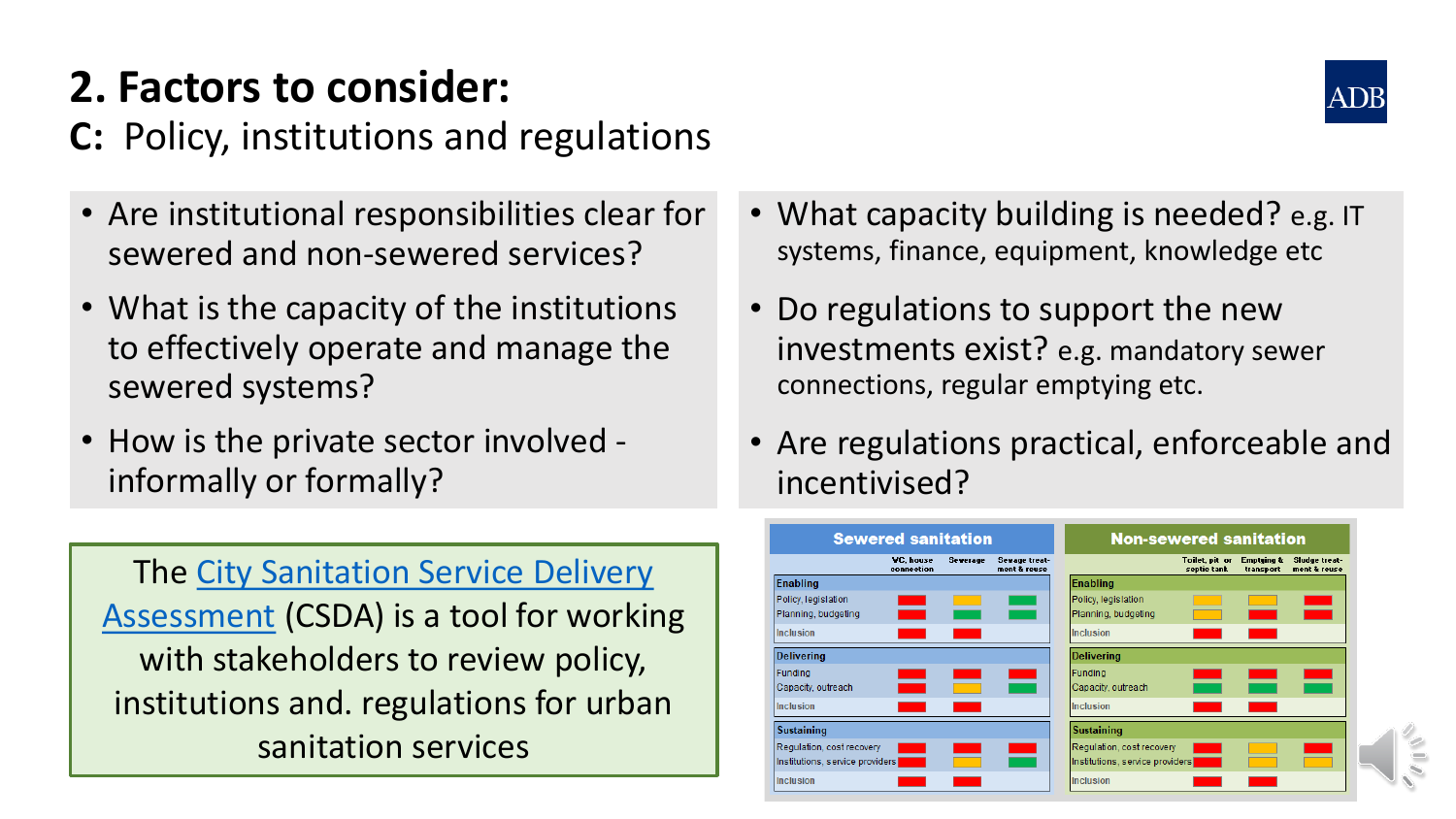

## **2. Factors to consider:**

**D:** For a citywide approach – complement other investments

- What are Government sanitation funds being spent on?
- What are development partners contributing to in the city?
- What service gaps could an ADB project fill within the overall CWIS approach of the city?
- Balance infrastructure with funding to support capacity development, regulatory and M&E systems and community engagement.

WaSSIP is complementing others in closing service gaps



In Siem Reap, World Bank's WaSSIP project was designed to fill gaps in the sanitation chains.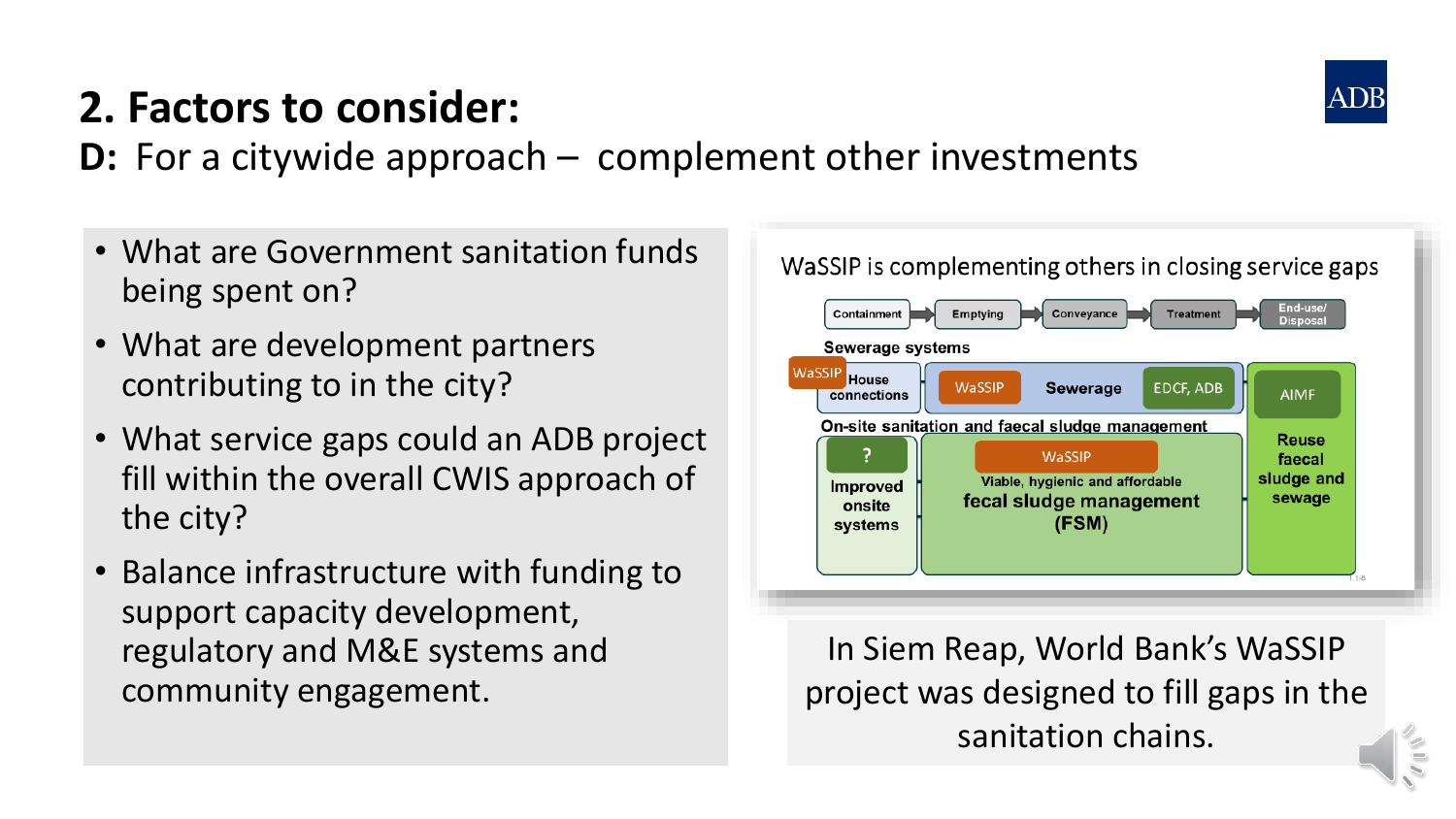## **Selecting sewered and non-sewered services, typically**



#### **Sewer services in areas where**

- Sewered systems already exist, can be extended or connections added
- Properties are multi-story, high density and have piped water access
- There is willingness to charge realistic tariffs, and
- $\cdot$  Users are willing  $\cdot$
- Many properties CVM in toilets
- An accoun $\sum$  institution is mandated to provide services

#### **Non-sewered services in areas where**

- Water supply  $\land$   $\land$  lor shared
- Onsite sanitation is common and self $s<sub>s</sub>$
- service providers already exist, even informally
- There is low willingness to charge O&M costs for sewerage or services
- Low density development mean sewers are expensive to install and operate
- Sewerage systems don't exist or only serve a small portion of the city.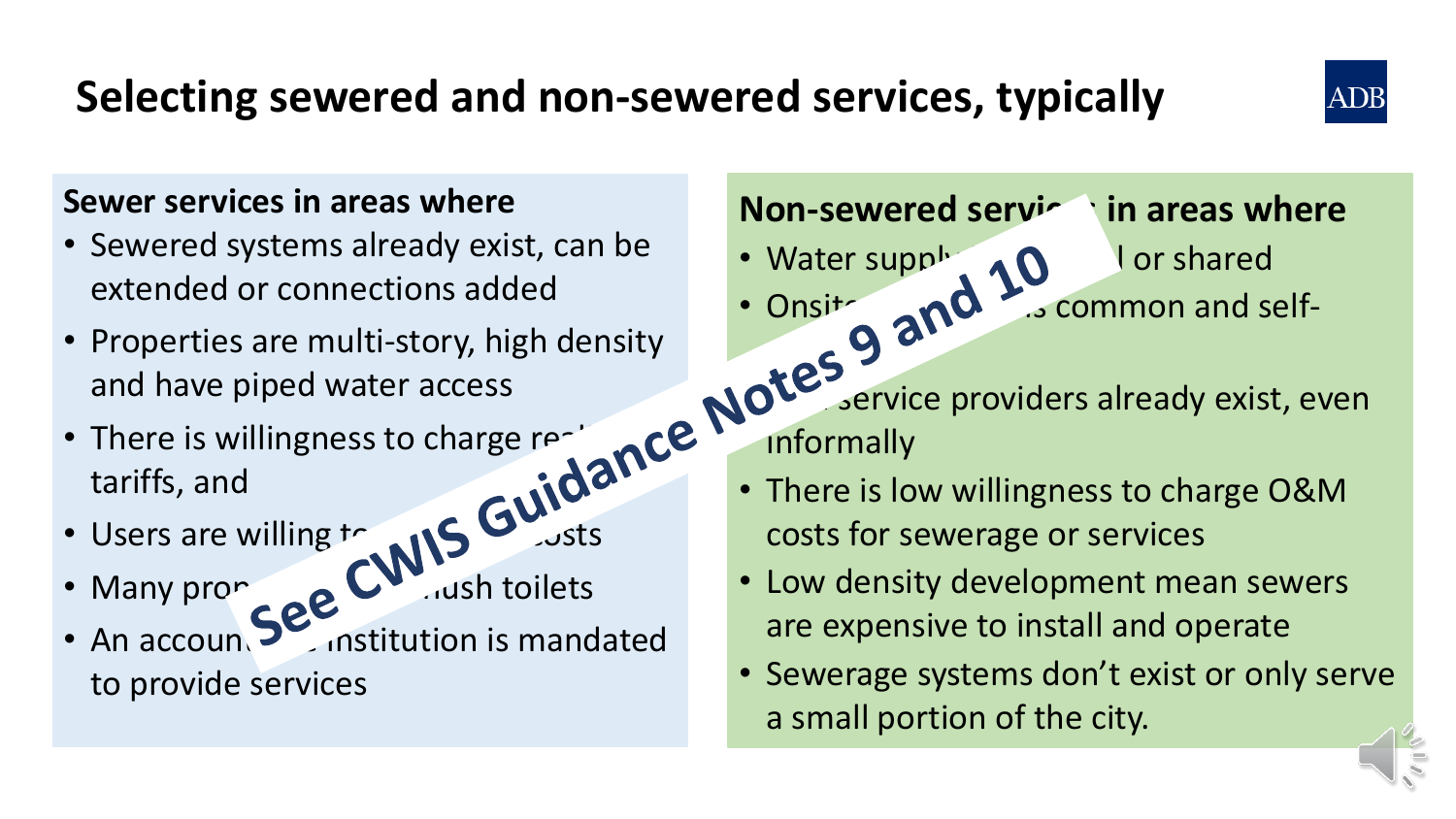# Key messages

- A safe sanitation chain can be delivered by sewered and non-sewered sanitation systems
- Cities require a mix of sanitation systems to be able to serve everyone
- Factors to consider include
	- Existing sanitation services, gaps and the priority gaps to address
	- Better services to households at tariffs they are willing to  $pay - to support sustainable$
	- The necessity for supportive policy, institutions and regulations
	- Planning a city-wide approach a range of different but complementary investments See CWIS Guidance Notes 9 and 10



for more detail and information